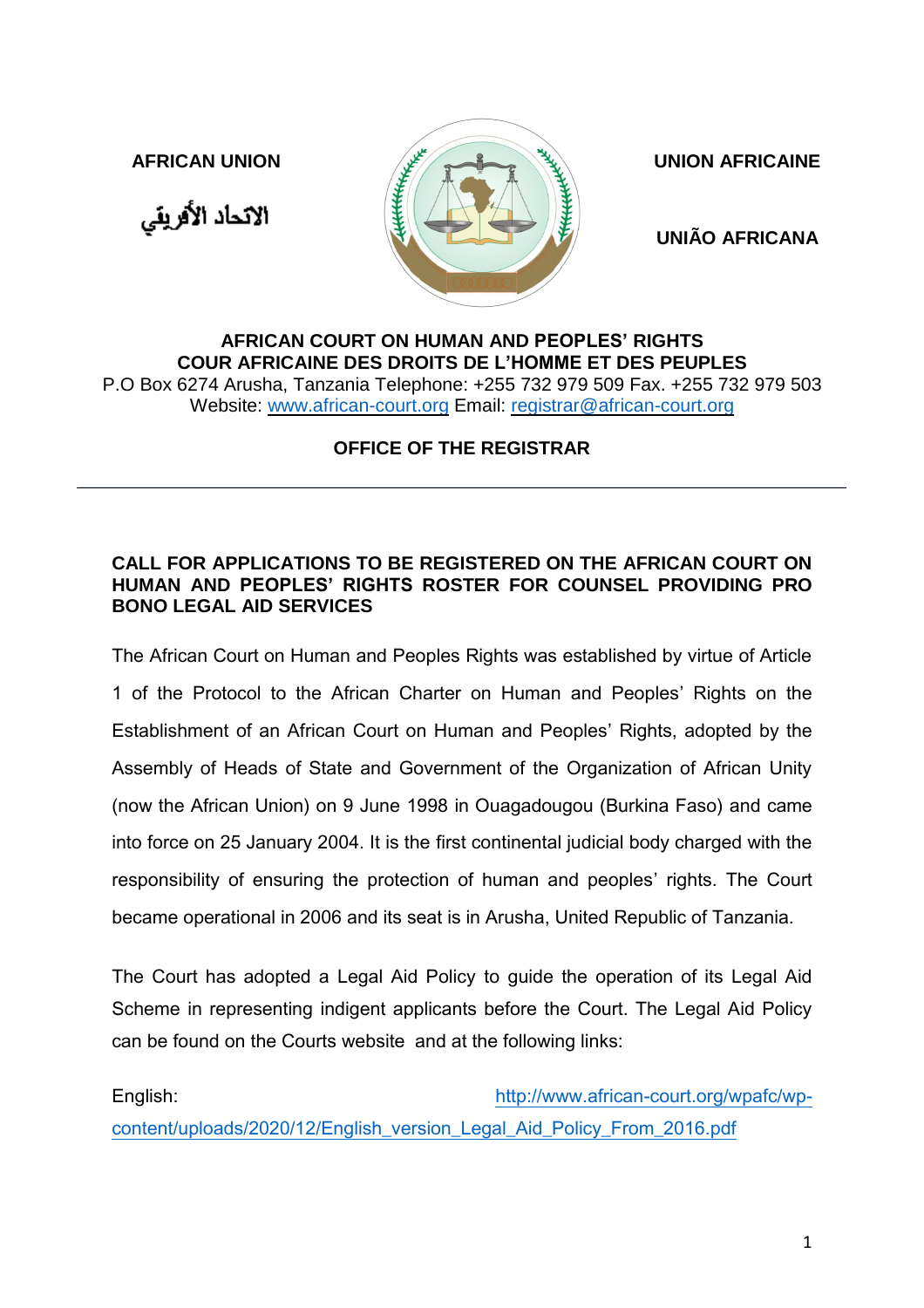French: [http://www.african-court.org/wpafc/wp-content/uploads/2020/12/Politique](http://www.african-court.org/wpafc/wp-content/uploads/2020/12/Politique-dassistance-judiciaire-a-partir-de-2016.pdf)[dassistance-judiciaire-a-partir-de-2016.pdf](http://www.african-court.org/wpafc/wp-content/uploads/2020/12/Politique-dassistance-judiciaire-a-partir-de-2016.pdf)

Portuguese: [https://www.african-court.org/wpafc/wp](https://www.african-court.org/wpafc/wp-content/uploads/2021/06/Politicia-de-apoio-judiciario.pdf)[content/uploads/2021/06/Politicia-de-apoio-judiciario.pdf](https://www.african-court.org/wpafc/wp-content/uploads/2021/06/Politicia-de-apoio-judiciario.pdf)

Arabic: [https://www.african-court.org/wpafc/wp](https://www.african-court.org/wpafc/wp-content/uploads/2021/08/Arabic_version_Legal_Aid_Policy_From_2016.pdf)[content/uploads/2021/08/Arabic\\_version\\_Legal\\_Aid\\_Policy\\_From\\_2016.pdf](https://www.african-court.org/wpafc/wp-content/uploads/2021/08/Arabic_version_Legal_Aid_Policy_From_2016.pdf)

It is for purposes of implementation of this Policy that the Court invites applications from citizens of African Union Member States to be considered for inclusion on the Roster of Counsel. The applicant must be a legal professional:

- **Who is national of an African Union Member State;**
- **Who is entitled to practice in any AU Member State or before international tribunals; and**
- **Who has attained at least five (5) years of professional experience.**

Applications can be submitted anytime. The Application forms can be accessed from the Courts website at the following links:

English: [https://www.african-court.org/wpafc/wp](https://www.african-court.org/wpafc/wp-content/uploads/2021/01/Application_to_be_on_the_List_of_Counsel_Form.pdf)[content/uploads/2021/01/Application\\_to\\_be\\_on\\_the\\_List\\_of\\_Counsel\\_Form.pdf](https://www.african-court.org/wpafc/wp-content/uploads/2021/01/Application_to_be_on_the_List_of_Counsel_Form.pdf)

French: [https://www.african-court.org/wpafc/wp-content/uploads/2021/01/Inscription](https://www.african-court.org/wpafc/wp-content/uploads/2021/01/Inscription-sur-la-liste-des-Conseils.pdf)[sur-la-liste-des-Conseils.pdf](https://www.african-court.org/wpafc/wp-content/uploads/2021/01/Inscription-sur-la-liste-des-Conseils.pdf)

Arabic: [https://www.african-court.org/wpafc/wp-content/uploads/2021/08/Arabe](https://www.african-court.org/wpafc/wp-content/uploads/2021/08/Arabe-formulaire-demande-assistante-judiciaireاستمارة-العون-القانوني-للمحكمةخق.pdf)[formulaire-demande-assistante-judiciaire](https://www.african-court.org/wpafc/wp-content/uploads/2021/08/Arabe-formulaire-demande-assistante-judiciaireاستمارة-العون-القانوني-للمحكمةخق.pdf)تمارة س ا-عون ال-ي ون قان ال-كمةخق لمح ل.pdf

Portuguese: [https://www.african-court.org/wpafc/wp](https://www.african-court.org/wpafc/wp-content/uploads/2021/06/001_Pr_FORM_AfCHPR-LA-APLC-001_P_Application_to_be_on_the_List_of_Counsel_Form_PTa__pub_0001.pdf)[content/uploads/2021/06/001\\_Pr\\_FORM\\_AfCHPR-LA-APLC-](https://www.african-court.org/wpafc/wp-content/uploads/2021/06/001_Pr_FORM_AfCHPR-LA-APLC-001_P_Application_to_be_on_the_List_of_Counsel_Form_PTa__pub_0001.pdf)[001\\_P\\_Application\\_to\\_be\\_on\\_the\\_List\\_of\\_Counsel\\_Form\\_PTa\\_\\_pub\\_0001.pdf](https://www.african-court.org/wpafc/wp-content/uploads/2021/06/001_Pr_FORM_AfCHPR-LA-APLC-001_P_Application_to_be_on_the_List_of_Counsel_Form_PTa__pub_0001.pdf)

The Application should be signed and accompanied by the following documents:

- 1. A detailed Curriculum Vitae
- 2. A certified copy of a Law Degree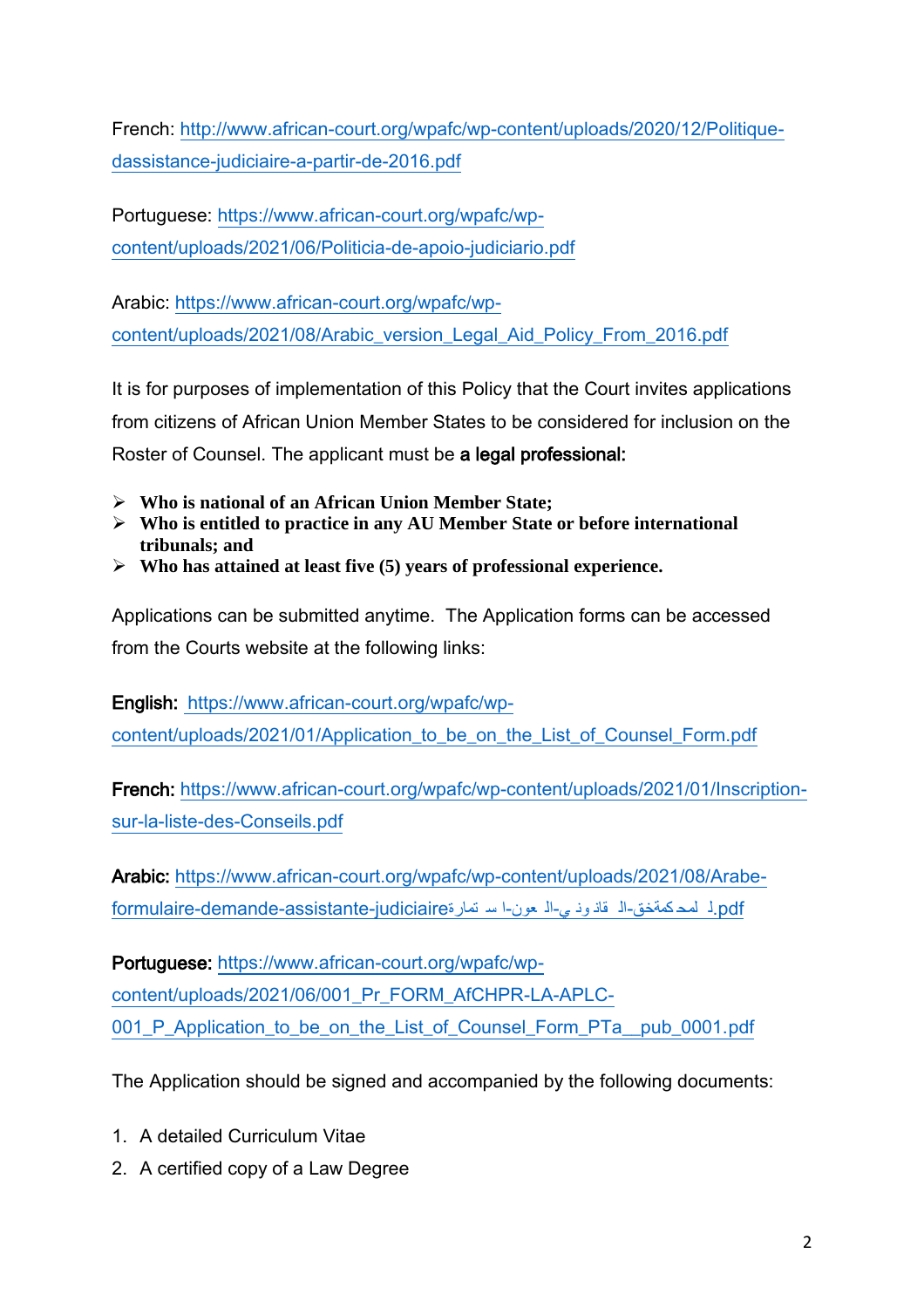- 3. A recent certified copy of the certificate issued by the Bar Association or any other professional association to which the Applicant is a member
- 4. A Certificate of Good standing issued by a Bar Association or professional association to which the Applicant is a member
- 5. A legible copy of passport or identity card

Applications that are incomplete shall not be considered.

Any applicant who provides false or misleading information in relation to his or her qualifications and fitness to practice will be excluded from the Roster. Qualified women are strongly encouraged to apply.

The Application can be sent, by mail, courier service, fax or email, to the following address:

Registry of African Court on Human and Peoples' Rights

P. O Box 6274 Arusha, Tanzania Telephone +255 732 979 506/9 Fax: +255 732 979503 Email: [registrar@african-court.org](mailto:registrar@african-court.org) with a copy to [Meredithlwanga@african-court.org](mailto:Meredithlwanga@african-court.org)

Upon successful admission to the Roster, counsel can be called upon at any time by the Registry, to provide legal assistance or expertise in relation to proceedings before the Court and in accordance with the Code of Conduct for Counsel Appearing before the Court, which can be found at:

English: [http://www.african-court.org/wpafc/wp-content/uploads/2020/12/Code-of-](http://www.african-court.org/wpafc/wp-content/uploads/2020/12/Code-of-Conduct-English.pdf)[Conduct-English.pdf](http://www.african-court.org/wpafc/wp-content/uploads/2020/12/Code-of-Conduct-English.pdf)

French: [http://www.african-court.org/wpafc/wp-content/uploads/2020/12/Code-de](http://www.african-court.org/wpafc/wp-content/uploads/2020/12/Code-de-conduite-francais.pdf)[conduite-francais.pdf](http://www.african-court.org/wpafc/wp-content/uploads/2020/12/Code-de-conduite-francais.pdf)

Arabic: [https://www.african-court.org/wpafc/wp-content/uploads/2021/08/Arabic-](https://www.african-court.org/wpafc/wp-content/uploads/2021/08/Arabic-Code-of-Conduct-Arabic.pdf)[Code-of-Conduct-Arabic.pdf](https://www.african-court.org/wpafc/wp-content/uploads/2021/08/Arabic-Code-of-Conduct-Arabic.pdf)